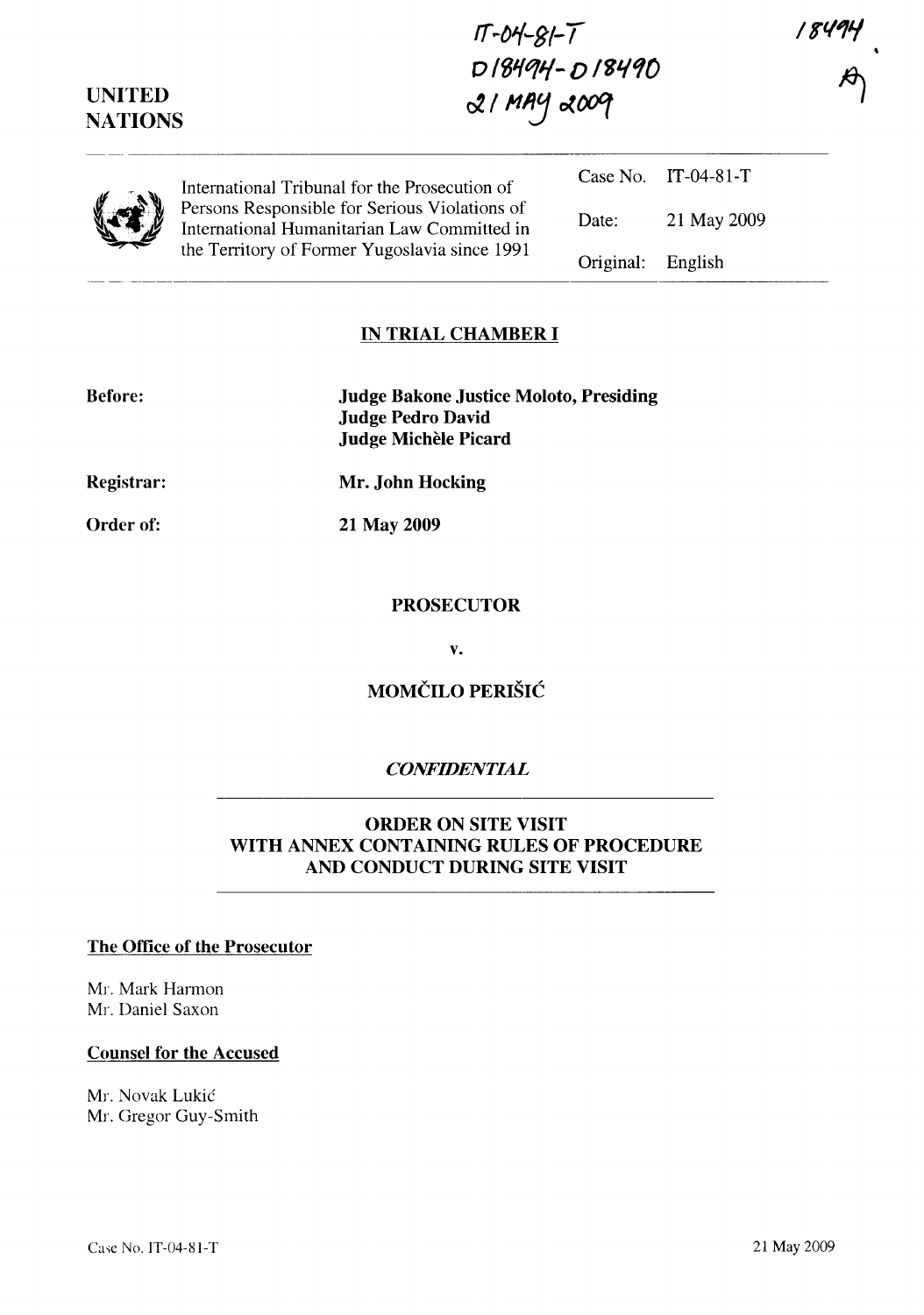**TRIAL CHAMBER I** ("Trial Chamber") of the International Tribunal for the Prosecution of Persons Responsible for Serious Violations of International Humanitarian Law Committed in the Territory of the former Yugoslavia since 1991 ("Tribunal");

**NOTING** Rule 4 of the Tribunal's Rules of Procedure and Evidence ("Rules"), according to which "[a] Chamber may exercise its functions at a place other than the seat of the Tribunal, if so authorised by the President in the interests of justice";

**NOTING** that the indictment against Momčilo Perišić ("Indictment") covers sites where crimes are alleged to have occurred which are located in Croatia (Zagreb) and Bosnia and Herzegovina (Sarajevo and Srebrenica);

**FINDING** that it would be of assistance to the Trial Chamber to conduct a site visit, together with the Parties, to locations relevant to the present case in order to gain a better understanding of the facts at issue;

**NOTING** the authorisation given by the President of the Tribunal;

**PURSUANT TO** Rules 4 and 54 of the Rules

#### **ORDERS** as follows:

- (! ) A site visit shall be conducted during the week of 22 June 2009 to relevant sites referred to in the Indictment;
- (2) The Rules of Procedure and Conduct attached to this Order as Annex A shall govern the protocol of the site visit; and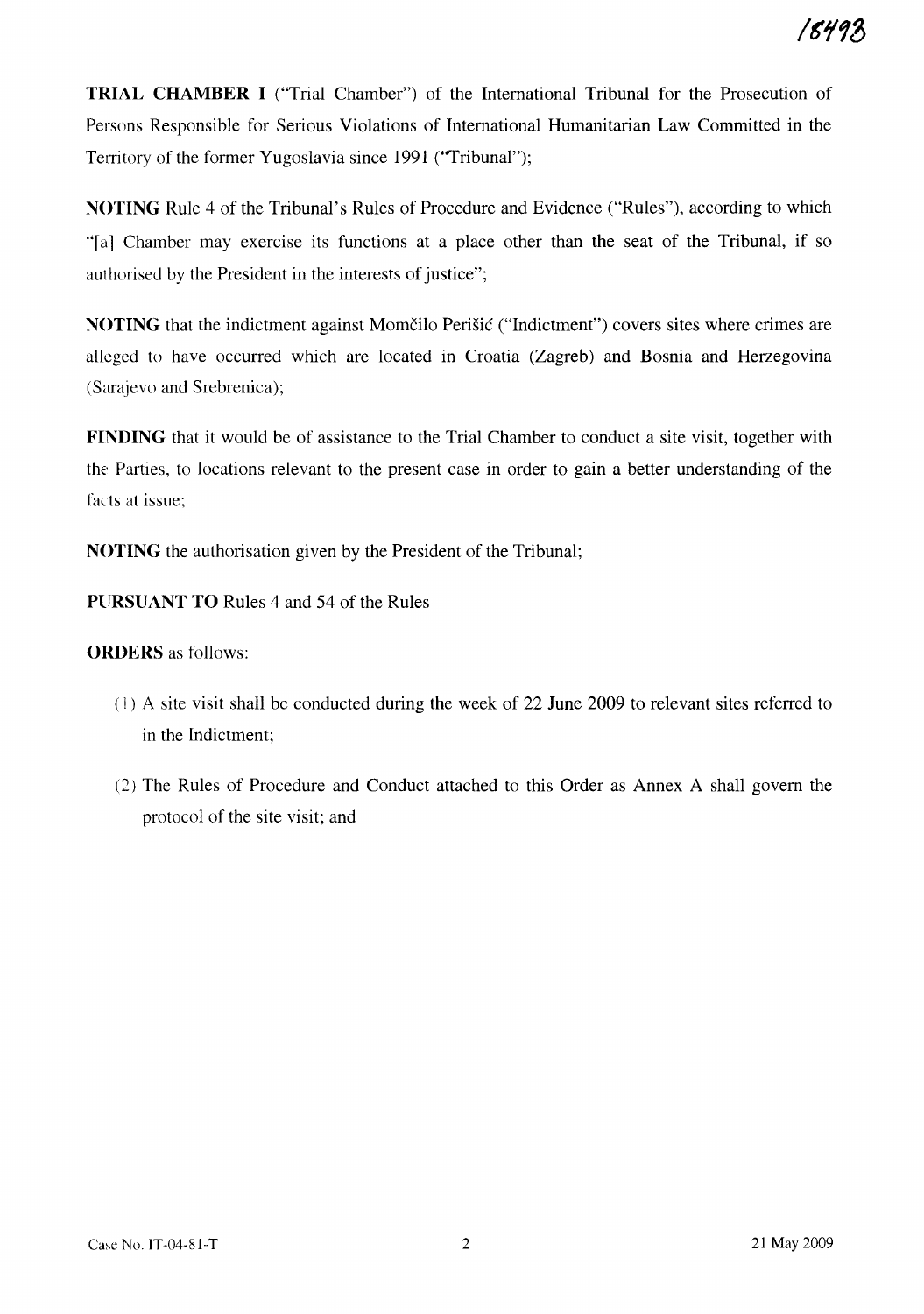**INSTRUCTS** the Registry, in collaboration with the Chamber's Legal Officer, to facilitate the practical arrangements necessary to ensure a smooth conduct of the site visit.

Done in English and French, the English version being authoritative.

Judge Bakone Justice Moloto Presiding Judge

Dated this twenty-first day of May 2009 At The Hague The Netherlands

**[Seal of the Tribunal]**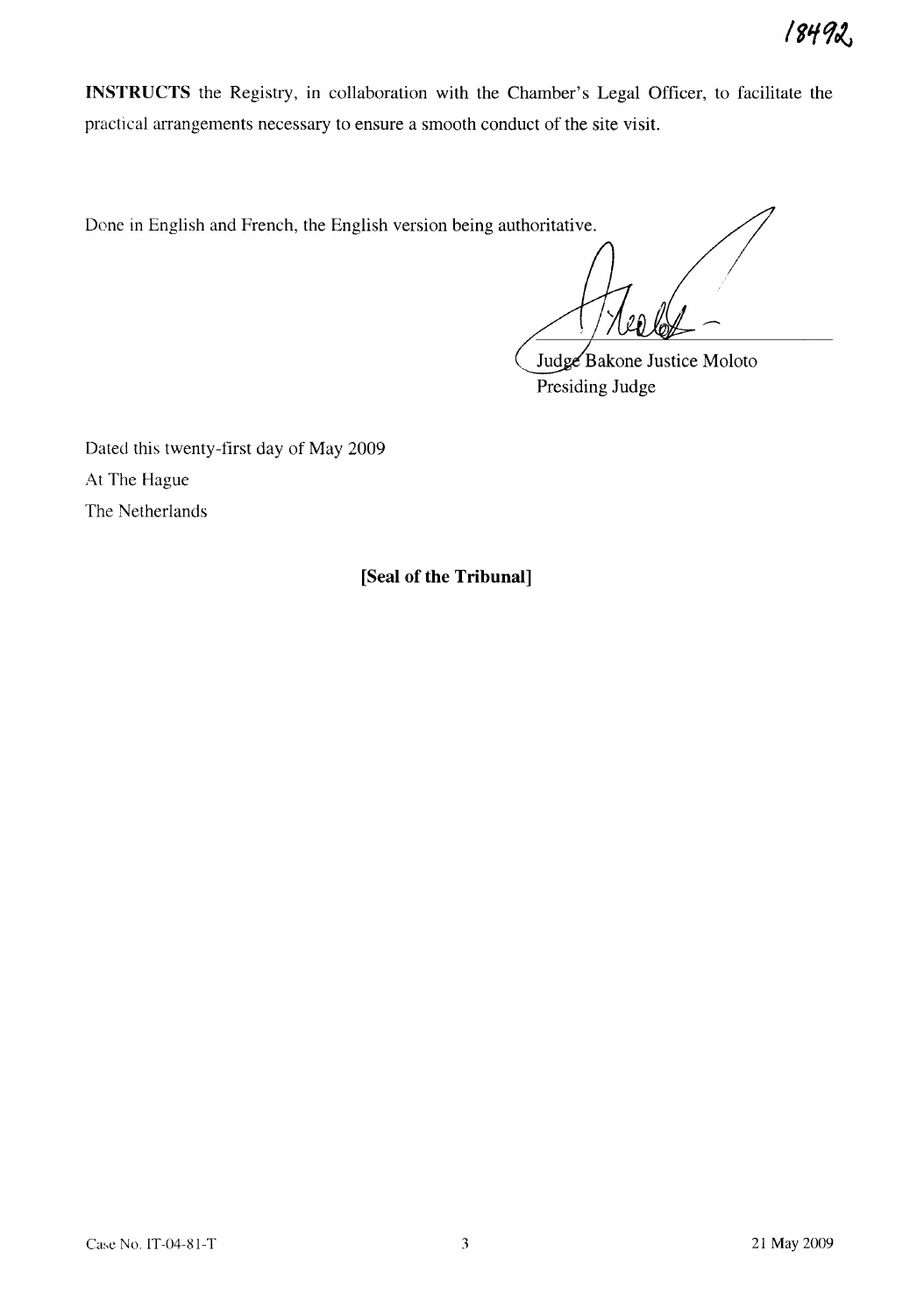# 8491'

#### **CONFIDENTIAL ANNEX A**

## **RULES OF PROCEDURE AND CONDUCT SITE VISIT IN** *PROSECUTOR V. PERISIC*

#### The Role of the Parties' Investigators

1. The parties' investigators will guide the site visit participants to the specific locations to be visited as detailed in the site visit itinerary.

2. Upon arrival at a location, and until the site visit at that location has concluded, the im estigators may not confer with either Prosecution or Defence counsel.

#### Procedure on Site

.3. Upon arrival at a location, the Presiding Judge will briefly introduce the location. Where necessary, counsel for the Prosecution and the Defence may then make observations of a strictly factual nature, without giving any commentary regarding events which are alleged to have occurred there. The parties may refer to the indictment for purposes of referencing.

4. Observations of a factual nature are those which pertain to what can be observed or perceived, such as the distance to or visibility of an area and the condition in which a specific place is found. Submissions of an argumentative or legal nature will be disallowed.

5. Neither party shall seek the admission of evidence throughout the entire duration of the site visit.

6. At any time during the visit to a location, the Judges may make observations and may address the site visit participants with questions.

7. After any observations have been made at a location, the Presiding Judge shall conclude the site visit at that location.

#### Record of the Site Visit

8. The Judges may request a representative of the Registry to photograph certain locations. The location depicted by the photograph shall be noted in the record. Photographs may be admitted into evidence at a later stage.